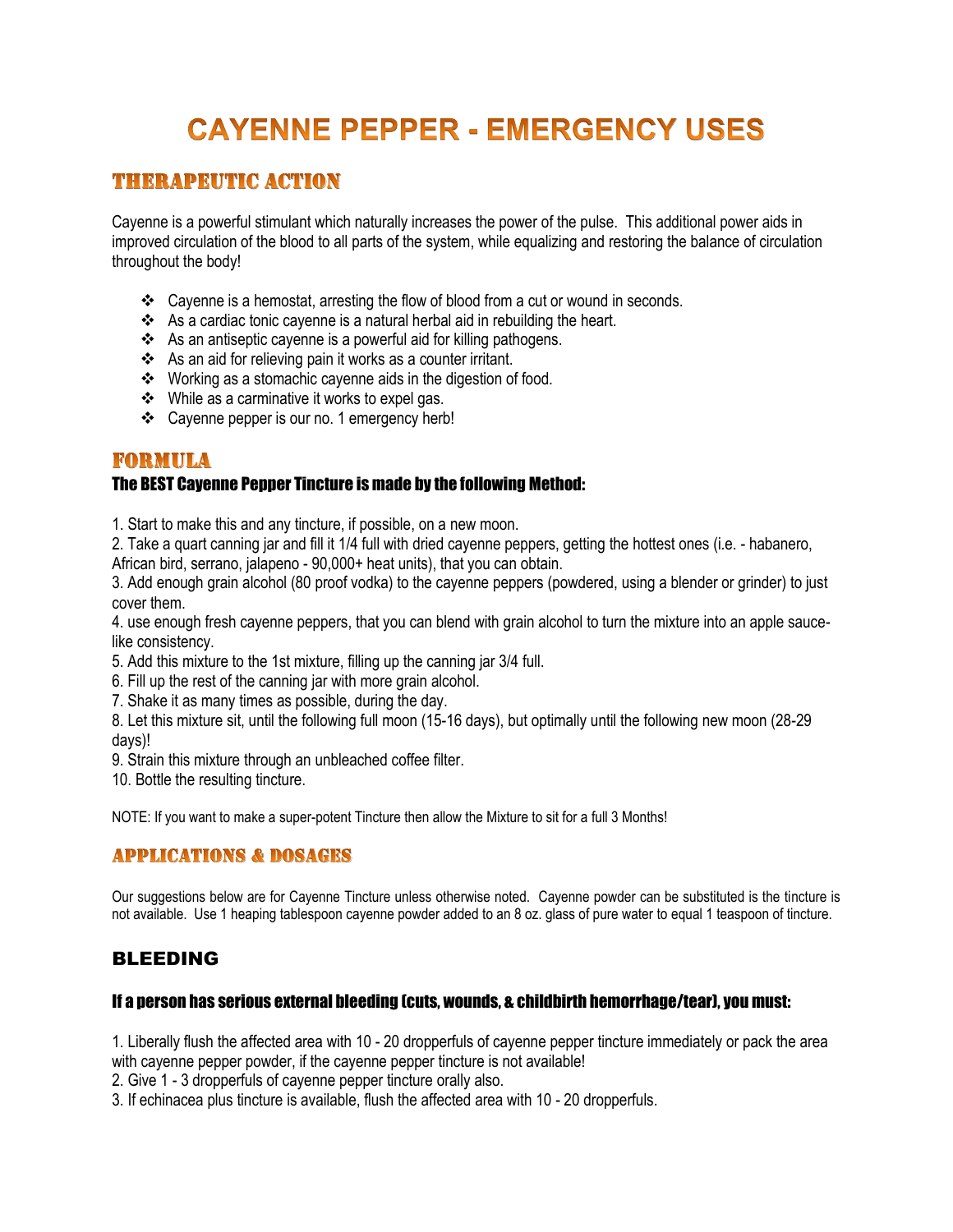- 4. Apply pressure to a cut/wound/tear or use arterial pressure.
- 5. Tape the cut/wound/tear together.
- 6. Apply [aloe vera gel](http://healingtools.tripod.com/thns7a.html#aloegel) to the affected area on the following day.

7. If pain is involved, give 10 -60 drops 3-4 times daily equal amounts of valerian root tincture to the lobelia tincture.

8. If open sores or wounds are not healing, apply slippery elm gruel over the affected area each day, until desired results are achieved.

#### If a person has serious internal bleeding (ulcers, hemorrhages), you must:

- 1. Give 1/8 tsp. Of cayenne pepper tincture 8 times per day.
- 2. And then work your way up to taking 1 tsp. Of cayenne pepper tincture 3 times per day.

#### If a woman has a heavy menstrual flow, you must:

- 1. Give/take 1 3 dropperfuls of cayenne pepper tincture orally.
- 2. If pain is involved, give 10 60 drops 3-4 times daily equal amounts of valerian root tincture to the lobelia tincture.

## BREATHING PROBLEMS

#### If a person has stopped breathing and is conscious, you must:

- 1. Immediately check airway and pulse!
- 2. Start mouth-to-mouth resuscitation.
- 3. Give 5 10 dropperfuls of cayenne pepper tincture directly into the mouth, helping the person to revive!
- 4. Give 2 10 dropperfuls of lobelia seed pod tincture or more, helping the person to breathe easier and relax!.
- 5. Repeat dosages of both tinctures, alternating each every 5 minutes.

#### If a person has stopped breathing and is not conscious, you must:

- 1. Immediately check airway and pulse!
- 2. Start mouth-to-mouth resuscitation!
- 3. Give 1 2 dropperfuls of cayenne pepper tincture directly into the mouth, helping the person to revive!
- 4. Give 1 2 dropperfuls of lobelia tincture or more, helping the person to breathe easier and relax!.
- 5. Repeat dosages of both tinctures, alternating each every 5 minutes.

#### If a person has smoke inhalation and is not or barely conscious, you must:

- 1. Immediately start first-aid treatment for smoke inhalation!
- 2. Give 1 2 dropperfuls of cayenne pepper tincture directly into the mouth, helping the person to revive!
- 3. Give 1 2 dropperfuls of lobelia seed pod tincture or more, helping the person to breathe easier and relax!.
- 4. Repeat dosages of both tinctures, alternating each every 5 minutes as needed.

## CIRCULATION PROBLEMS

#### If a person has a heart attack (angina pectoris) and is conscious, you must:

- 1. Immediately give 5 10 dropperfuls of cayenne pepper tincture directly into the mouth!
- 2. Sit/lay the person down and loosen clothing.
- 3. Repeat the cayenne pepper tincture dosage in 5 minutes and, if you have it,
- 4. Give an equal amount of the heart formula tincture.
- 5. Repeat dosages of both tinctures, alternating each every 5 minutes as needed

#### If a person has a heart attack (angina pectoris) and is not conscious, you must:

1. Immediately give 1 - 3 dropperfuls of cayenne pepper tincture directly into the mouth!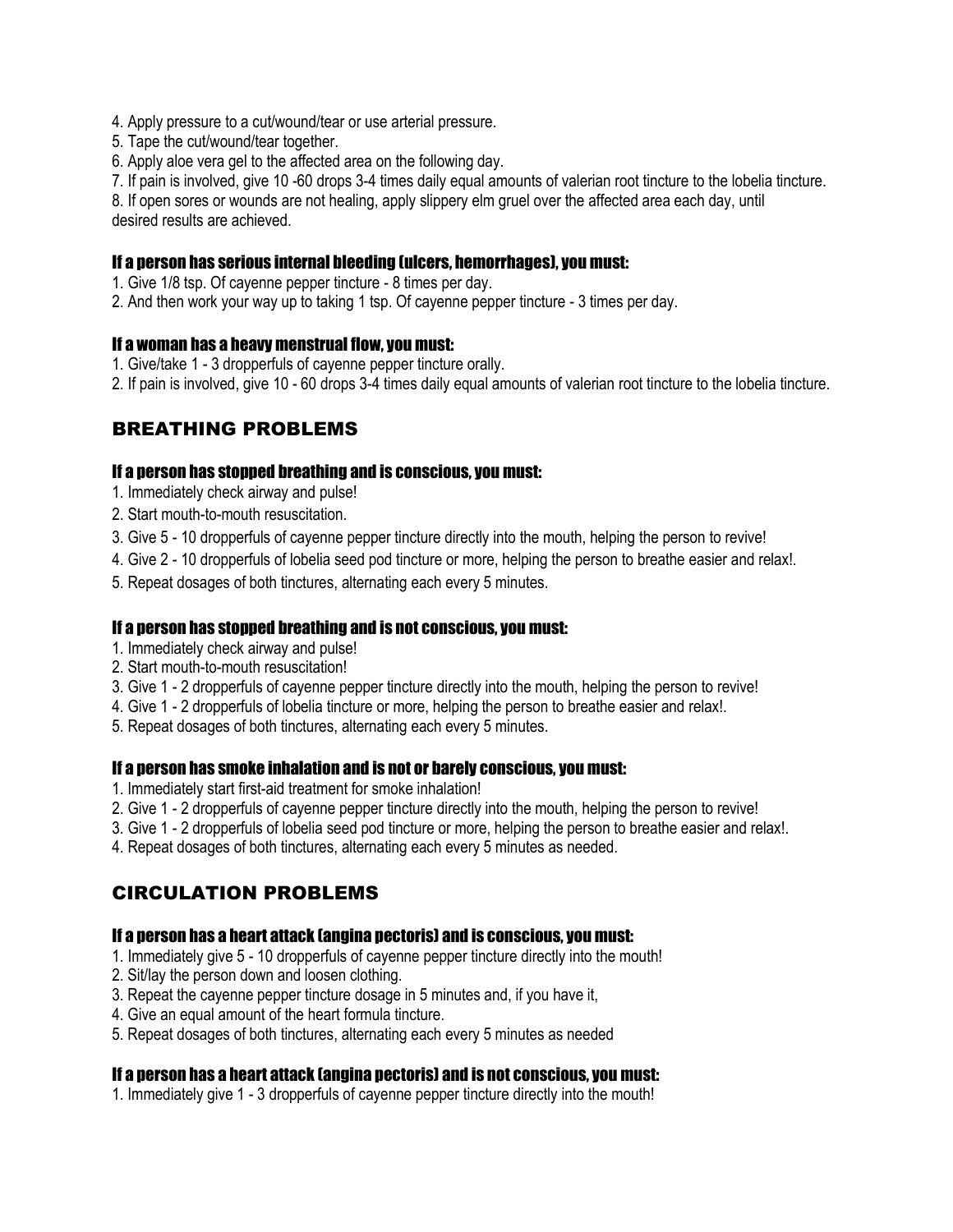- 2. Check pulse and breathing.
- 3. Immediately start C.P.R.!
- 4. Repeat dosage in 5 minutes and, if you have it,
- 5. Give an equal amount of the heart formula tincture
- 6. Repeat dosages of both tinctures, alternating each every 5 minutes as needed.

#### If a person has a stroke and is conscious, you must:

- 1. Immediately give 5 10 dropperfuls directly into the mouth!
- 2. Sit/lay the person down and loosen clothing.
- 3. Repeat the cayenne pepper tincture dosage in 5 minutes and, if you have it,
- 4. Give an equal amount of the heart formula tincture
- 5. Repeat dosages of both tinctures, alternating each every 5 minutes as needed.

#### If a person has a stroke and is not conscious, you must:

- 1. Immediately give 1 3 dropperfuls directly into the mouth!
- 2. Check pulse and breathing.
- 3. Start C.P.R.!
- 4. Repeat dosage in 5 minutes and,
- 5. Give an equal amount of HEAL's **Brain Formula Tincture**.
- 6. Repeat dosages of both tinctures, alternating each every 5 minutes as needed.

#### If a person has general circulation &/or blood pressure problems, they should:

- 1. Change the tincture formula above to 2 parts garlic, 1 part ginger root, and 1 part cayenne pepper.
- 2. Take 1/8 tsp. 4 times per day.
- 3. Work their way up to taking 1 tsp. twice per day.

#### If a person has heart problems, they should:

- 1. Change the tincture formula above to 3 parts hawthorn berry and 1 part cayenne pepper.
- 2. Take 1/8 tsp. 4 times per day.
- 3. Work their way up to taking 1 tsp. twice per day.

## Drowning

#### If a person has drowned, you must:

- 1. Immediately start first-aid treatment for drowning!
- 2. Give 1 2 dropperfuls of cayenne pepper tincture directly into the mouth, helping the person to revive!
- 3. Give 1 2 dropperfuls of lobelia tincture or more, helping the person to breathe easier, open their airway and relax!
- 4. Repeat dosages of both tinctures, alternating each every 5 minutes as needed.

## Internal Pain

#### If a person has a migraine headache, you must:

- 1. Give 5 10 dropperfuls of cayenne pepper tincture at once!
- 2. Massage in HEAL's **M&L Salve** to relax tight neck and scalp muscles.
- 3. If steps above do not work after ½ hour, mix an equal amount of valerian root tincture and lobelia tincture together.
- 4. Give 5 10 dropperfuls of this tincture blend at once!
- 5. Give 3 4 glasses of pure water with a pinch of sea salt in a short period of time.
- 6. Continue this treatment, until the desired results are achieved.